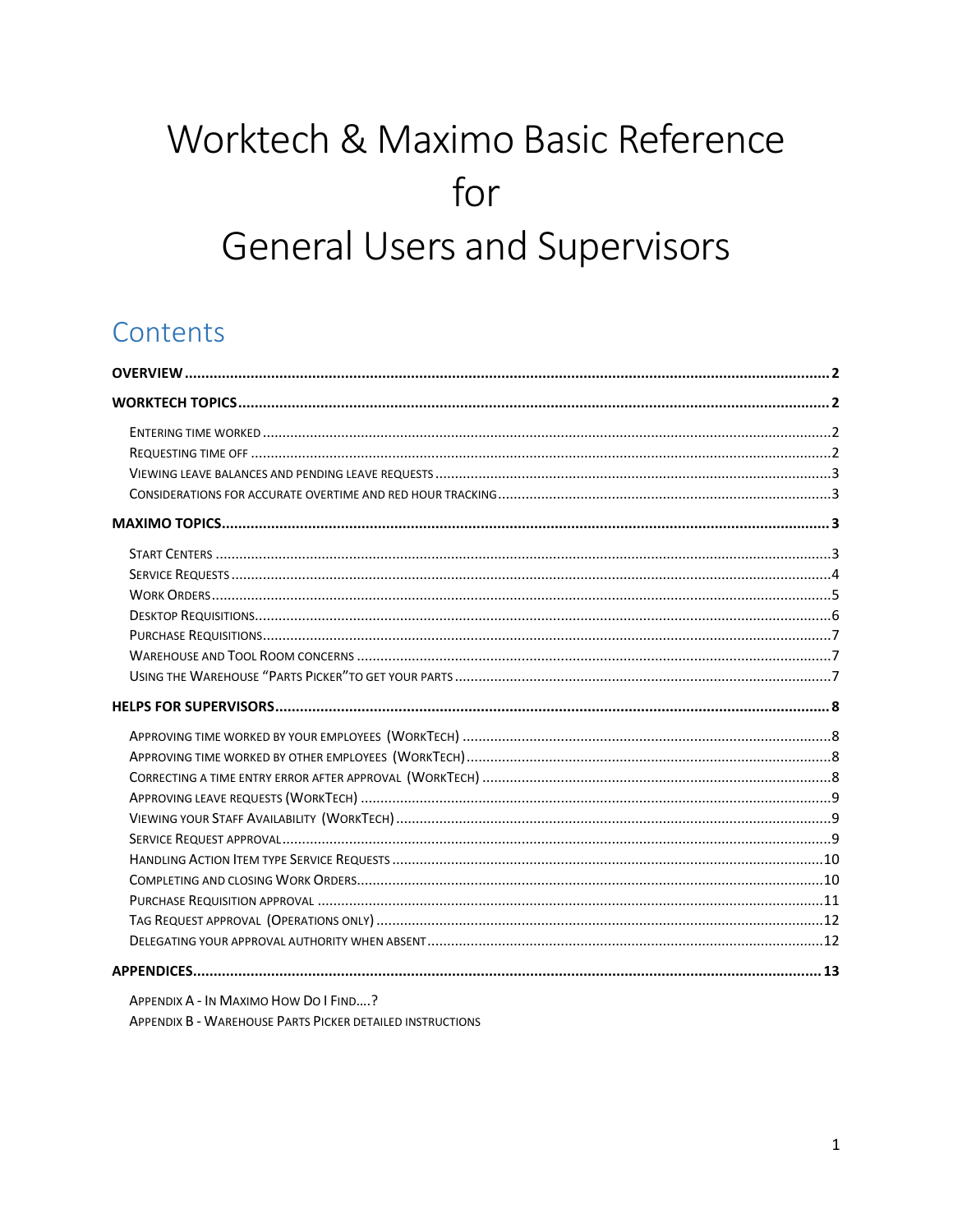### **Overview**

The purpose of this document is to describe and lay out general information and specific steps for doing many of the more common things in WorkTech and Maximo. It is not intended to be an application instruction manual but a quick reference for everyday tasks. To keep the document length as small as possible, no screen shots will be included in the document, except Appendix B, but the specific steps will be included where applicable.

Additional general and specific Maximo process documents are available to everyone under the network folder S:\Maximo Training\ with various subfolders by topic.

Please see Appendix A for supplemental info that may prove helpful in answering the common question in Maximo "How Do I Find…..?"

### WorkTech Topics

### Entering time worked

**General Info:** All employees are expected to enter their own time worked and leave time taken. After the employee has entered and saved his/her time their immediate supervisor can then approve it. Approved time goes directly to Accounting for payroll processing.

**Specific Steps:** In WorkTech choose "Time Suite" from the top menu and then choose "Time Entry". Ensure your name is displayed under the Employee window. Choose "Insert" and enter an Earn Type, regular or overtime hours, a work order, any memo notes, and verify the default date. Each different work order worked on requires a separate line. Choose "Save" when the daily record is complete.

A time saving feature is provided in WorkTech to automate part of your time entry. If you consistently enter a similar pattern such as RG 10 click on the box next to an existing entry and click on "Memorize". It will prompt you to provide an Auto Entry title such as "RG 10". The entry is saved in the Auto Entries box for future use. You can then select the Auto Entry of RG 10 and click on "Auto Entry" on the toolbar and it will populate that saved entry. You could then supply the work order, memo note, or any other edits required.

An alternate method is also available to enter time on any mobile device. If interested in this option contact Kiley Chase in the IT group for download instructions.

### Requesting time off

**General Info:** All employees are expected to request their own leave time in advance and not expect to just enter a time off code on a daily time sheet after a discussion with their supervisor. This provides the supervisor the ability to approve the request and plan work in advance to ensure adequate coverage is available. The exception may be partial same day events that come up requiring you to take unexpected leave time. In these cases a verbal exchange with your supervisor may prove adequate.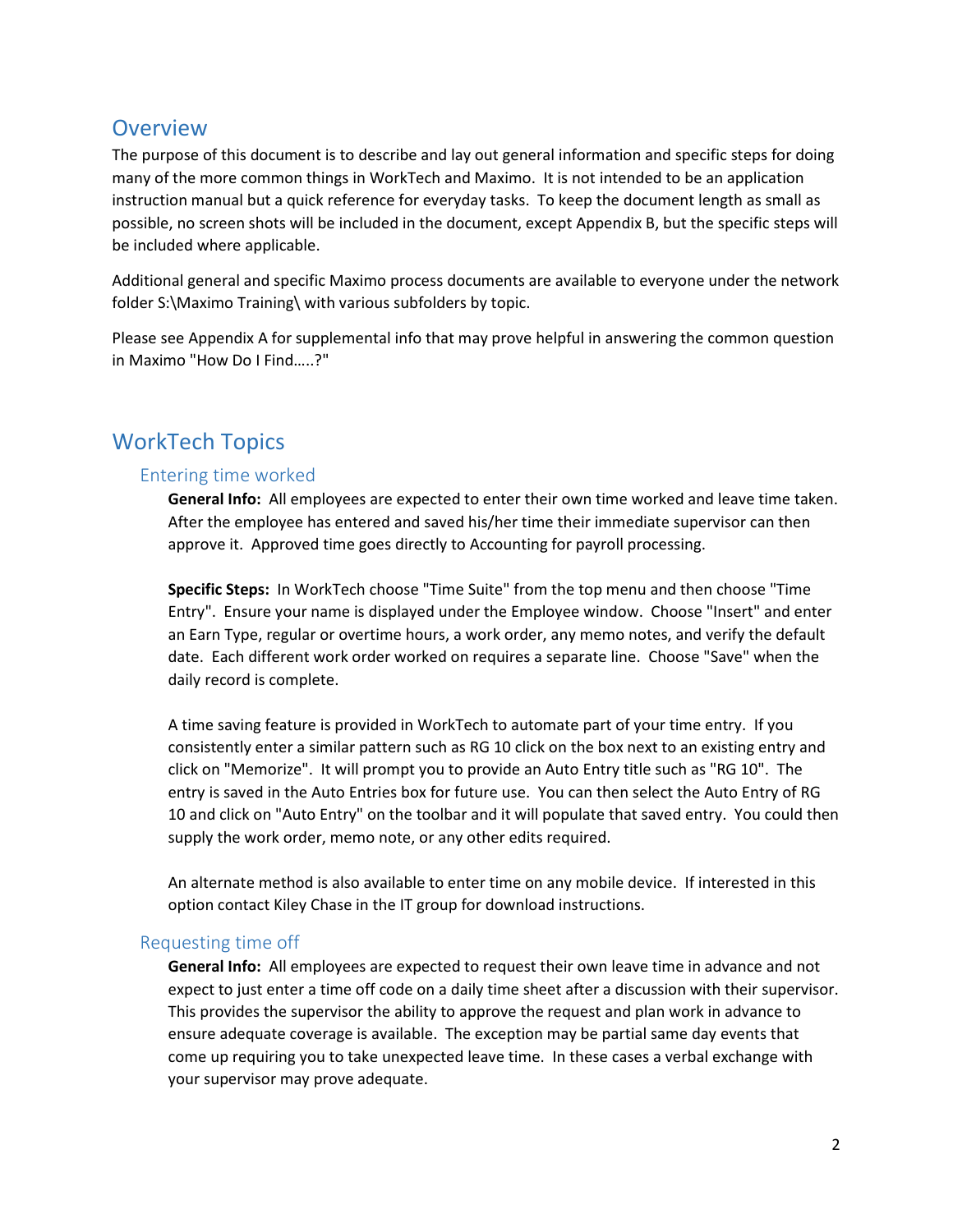**Specific Steps:** In WorkTech choose "Leave Time" from the top menu and then choose "Request Leave". Ensure it is your name at the top of the Leave Request window. Choose "Leave Type" to select the type of leave you are requesting and then fill in the desired start and end dates. Choose "Submit Request" to forward the request to your supervisor for approval.

#### Viewing leave balances and pending leave requests

**General Info:** Employees can view previously submitted leave requests at any time within a specified date range and also view remaining balances for any leave type.

**Specific Steps:** To view leave requests choose "Leave Time" from the top menu and then choose "My Leave Requests". Note the start and end date ranges and adjust as needed. You can also cancel a leave request by checking the box next to the line to delete and then choose "Cancel Request"

To view your leave balances choose "Leave Time" from the top menu and then choose "My Leave Balance". Note the start and end date ranges and adjust as needed. You can click on the plus sign next to any leave type to expand into a detail view of activity.

### Considerations for accurate overtime and red hour tracking

**General Info:** Leave time requested, using a leave time request, goes directly to the availability lists that are used so solicit overtime. If a leave request isn't entered for time taken, the leave taken code doesn't transfer to the availability list, even if it is entered in the time entry application. Red hours are assigned using the availability list. To assure red hours are assigned correctly, it is to your advantage to use a leave time request when taking time off.

### Maximo Topics

#### Start Centers

**General Info:** Start Center is the term for your home page in Maximo. Depending on job roles a user can have just a main home page or multiple tabs (start centers) across the top which provide grouping of related tasks in different areas of responsibility. The windows on each start center page are called portlets and display information queried from the system. The portlets are refreshed each time you go to a page or whenever you click on "Start Center" in the blue bar near the top right.

Note: Users normally never need to choose "Update Start Center". That option is only needed when requested from IT to roll out a new look or added features.

**The Blue Bar:** The top band in Maximo is for general navigation and use system wide. The following specifics may help:

The Help option provides several options. The top option is always Maximo general help while the second option is always help specific to the application you are currently in and is more helpful.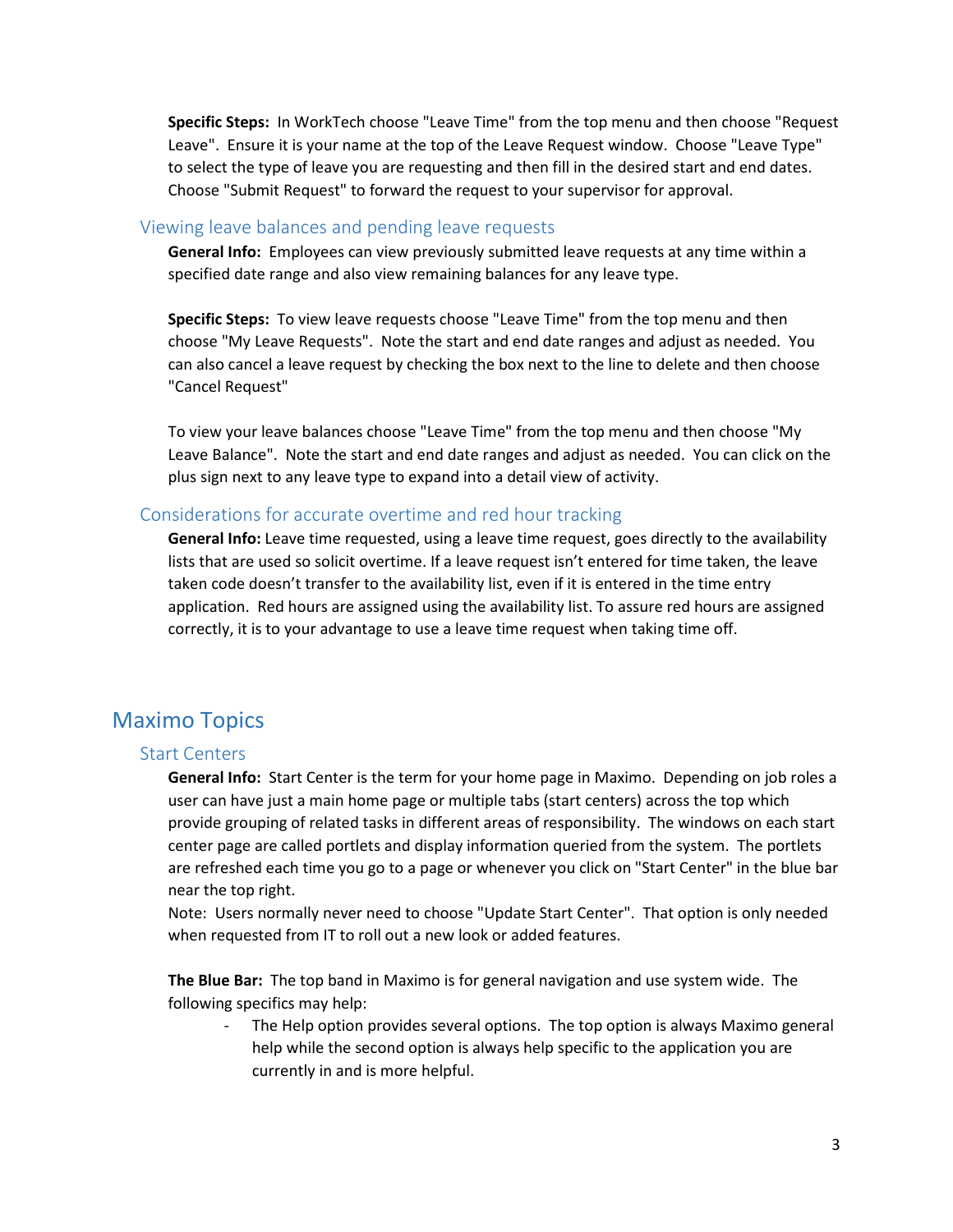- The Sign Out option is for normal signing out of Maximo. If the browser is locked up you may have to hit the X in the upper right corner of the browser to close out but this method should not be used normally.
- The Profile option is for personal settings and setting approval delegation.
- The Start Center option as mentioned above simply refreshes all portlets on the current screen.
- The Reports option allows access to all reports a user would normally have access to within the various separate applications. This is governed by security settings so the list is what is available to you in your job role.
- The Go To option is the application navigation tool used to access every application within your security privileges.

**The Gray Bar:** The top band in Maximo when colored blue means you are in that exact application in real time. If the bar at the top is gray in color it indicates that you came to the displayed screen by zooming over to it from another application to look for information. Usually there are two options in the upper right hand corner of the screen. One option is "Return" which means go back to the point you were last at. The other option is "Return With Value" which means I have found what I am looking for and want to return where I last was and in addition insert the selected record into the field of the application you came from.

**Customizing:** Users cannot alter portlets on the right half of the screen but can customize the left half. A common use would be to edit your "Favorite Applications" portlet to include applications you use frequently. To add an application to your favorites do the following:

- **-** Click on the pencil icon in the upper right corner of the portlet.
- **-** Choose "Select Applications" in the lower right hand corner.
- **-** Search for and check the box next to the application you want to add and choose Ok. If there is a choice between nuclear (Nuc) and non-nuclear versions always choose nuclear.
- **-** Choose "Finished". The new application is now in your favorites.

### Service Requests

**General Info:** Service Requests (SRs) are an all-purpose tool in Maximo to communicate needs of one group or person to another. All employees have access to create the type of SRs that are relevant to their job role. All SRs require approval of their immediate supervisor except Action Items. The types of SRs you may require are:

- **-** WR Work Request (for general plant equipment repairs)
- **-** SS Submitting a Safety Suggestion
- **-** IDC Warehouse Item Description Change
- **-** CP Requesting Tech Services to consider a proposed modification
- **-** AI Action Item to route to a single person

**Specific Steps:** From the Maximo start center choose "New Service Request" in the Quick Insert portlet on the left half of the screen. On the follow up screen click on the spy glass next to the "SR Type" field. Select the type of SR you wish to create which then displays more specific fields to fill out. All yellow fields are required. When the SR is ready click "Submit" at the bottom right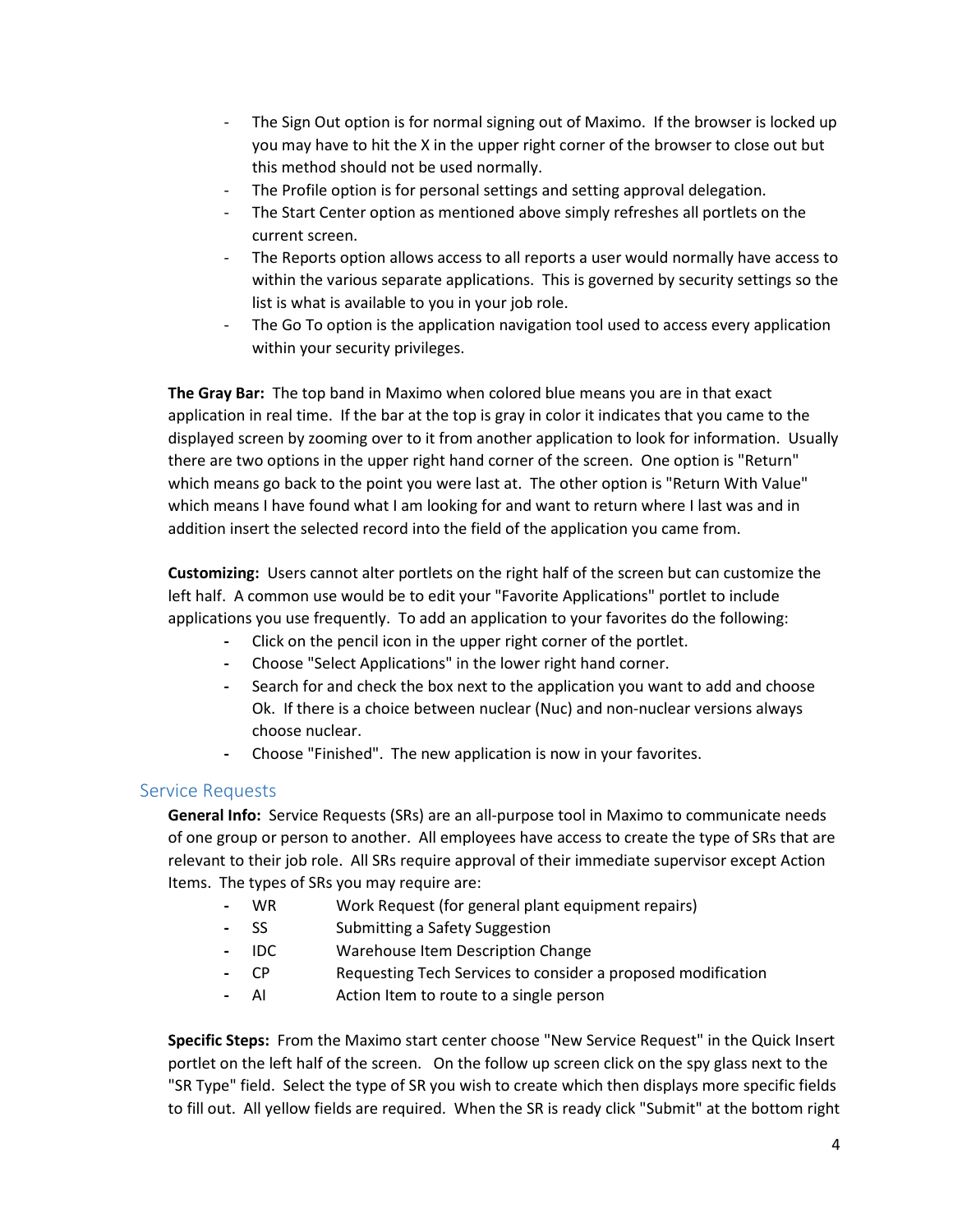hand corner. Note: Action Items will be routed directly to the person you enter in the "Assigned To" field. All other SRs follow normal approval of your immediate supervisor.

**Viewing Tip:** When you want to search for existing SRs avoid the stripped down application under Go To > Self Service > Service Requests > View Service Requests. This application has limitations not allowing you to fully search. Rather use the full blown version under Go To > Work Orders > Service Requests which has the power and flexibility of other Maximo apps.

### Work Orders

**General Info:** The WO is the primary object in Maximo which interrelates to many other processes. A WO is authorization to perform work and expend funds in the form of labor, materials, and services. WOs come from several sources. 1) Emergency WOs written by Operations supervisions via Emergency SRs. 2) Auto generated PMs for routine work. 3) Capital WOs stemming from capital based SRs. 4) WOs created directly by Planners or Engineers. 5) Repair WOs created as a result of approved Work Request or Safety Suggestion type SRs.

Work Orders go through many statuses from creation, planning, scheduling, and completion and is passed along from person to person via workflow. Time spent familiarizing yourself with the Advanced Search feature on the List tab view in WO Tracking (Nuc) will pay big dividends later when searching for WOs in the many ways Maximo offers.

**Parts Status:** Determining the status of parts for a WO can be a challenge as several things are at play. Primarily, the "blue eyes" on the upper middle section of the Work Order tab provide the necessary status. See Appendix A for more on that. Additionally referring to the Related Records tab, Plans tab, and Actuals tab can provide a more complete picture.

**Logs:** The log is essential for history of the job outlining what the craft personnel found, what remedial action was taken, and what follow up work is needed to fully resolve the issue. It is expected that each craft person upon completion of a WO logs into the WO in Work Order Tracking (Nuc) and goes to the Log tab and creates a record by clicking on New Row. This takes the place of the written notes on WO hard copies in our former TIMS system.

**Plans tab:** This is the place where labor is defined and services or materials can be ordered. If the WO is in an APPR equivalent status, adding material or services to the WO and clicking on Save will trigger PR generation behind the scenes. Work Orders in WAPPR or WPLAN will not trigger financial action.

**Attachments:** The attachments icon on the main Work Order tab should be used liberally to attach data sheets, photos of a problem area, or any other document or image that helps to clarify the job or provide better historical information. You can attach any document type except .TIFF.

**Job Safety Analysis (JSA):** The feature is found on the Safety/JSA tab of any WO. This represents a Staff and Safety Section approved checklist of things that should be considered on significant jobs or jobs with a great inherent risk for accident. The supervisor determines when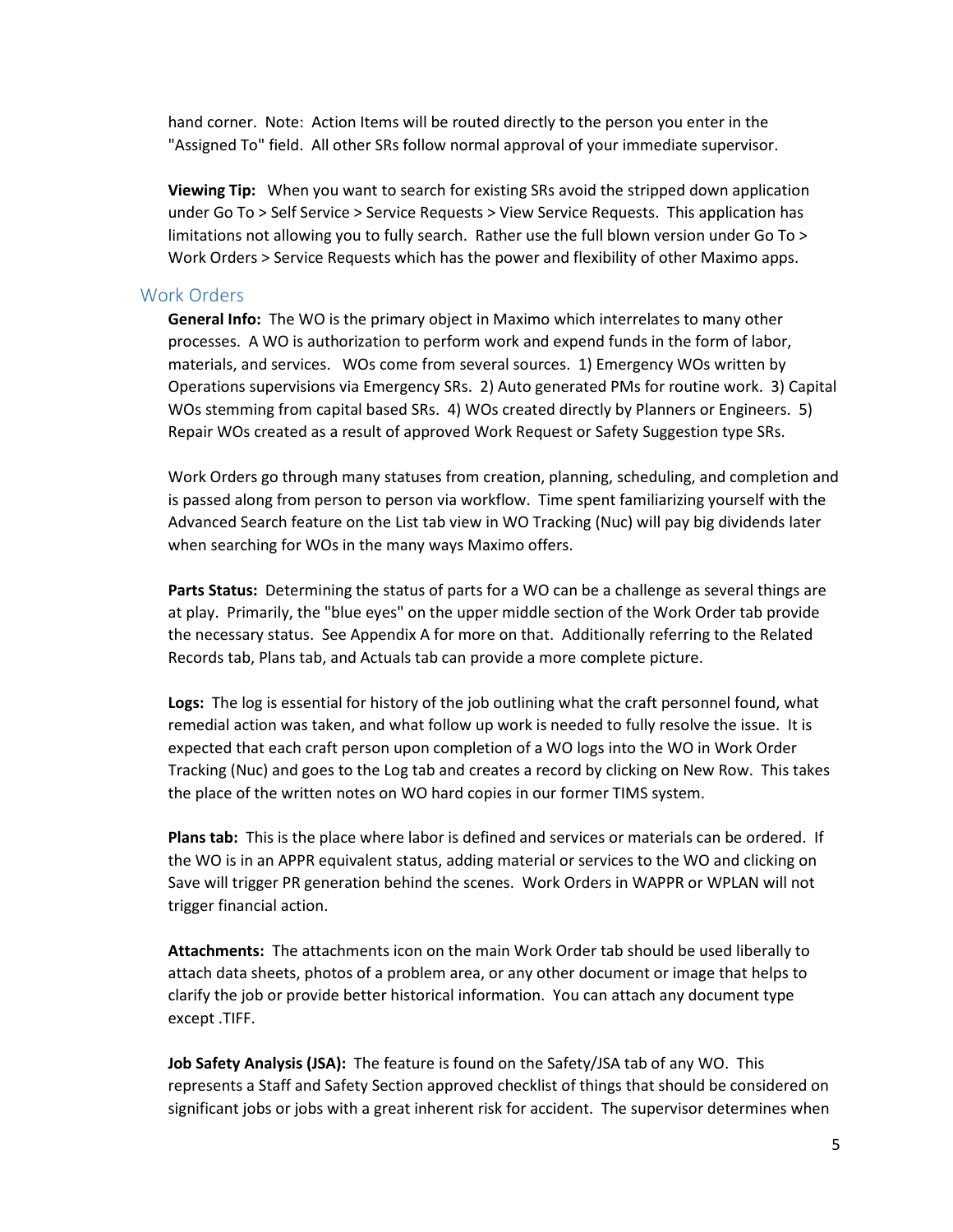the form will be used. It will be a piece of paper taken to the field and marked up and then the supervisor will enter the result of the JSA paper copy in the WO record in much the same way as a Log. More than one JSA can be performed on a single WO. Each significant task may require a separate JSA.

**Assignments:** Currently a supervisor has an option to retain the workflow assignment even after handing the hard copy of a WO to a craft person for work execution. When the hard copy comes back to the supervisor after the work in the field is done, he then routes the WO to Planning for closeout and auditing. Optionally the supervisor can "assign" the WO to the specific craft personnel using the Assignments tab which moves the WO workflow assignment to that person(s). This is only available before the first workflow option is accepted by making the craft assignment and then route the workflow to "accept" the WO.

Upon completion of the work the craft employee adds a Log entry and then routes the WO back to the supervisor to continue closeout. This allows the supervisor to remember who he gave the WO to. This feature is recommended for all crews as it is a precursor to how Maximo will operate once we go totally mobile. Assigning the WO to the craft is the only way the craft will know the work needs to be done.

### Desktop Requisitions

**General Info:** The Desktop Requisition (DR) is the tool most users will use to check out tools and buy material through the Warehouse. A DR stands on its own when the request is for either material Items we have in the Warehouse or Stocked Tools we have in a tool room. If however, the request is to actually purchase something we do not have the DR automatically converts to a PR which is what the Buyers will use to process a PO. This would include all Services, Direct Material, and Items which are ORO without inventory on hand. DRs are not routed for approval but PRs do require approval.

**Specific Steps:** All users have an option in the Quick Insert portlet on their start center called "New Requisition". Click this option to create a DR. When totally complete click Continue and then click Submit. The following checklist are things to consider when creating a DR.

- 1. Entering a description of the DR on the first screen is helpful for searching later and is what the approvers will see if the DR turns into a PR. It is not the description of the material you are wanting to acquire.
- 2. The only field required on the first screen is a WO. Enter any approved status WO and tab out of the field and the required charge information will populate. Click Continue.
- 3. Add as many line items to the DR as needed. Select a Line Type for each line and then fill out all the fields desired with yellow highlighted fields being required. Note that by definition a "Material" is anything direct in which something will be received at the Warehouse dock including rentals. A "Service" is anything direct in which nothing will ever be received at the Warehouse, e.g. A-Core coming out to make a concrete cut or a vendor coming on site to perform an inspection.
- 4. If the Item is a Condition Enabled Item you will have to select either Capital or New even though the field is not yellow highlighted.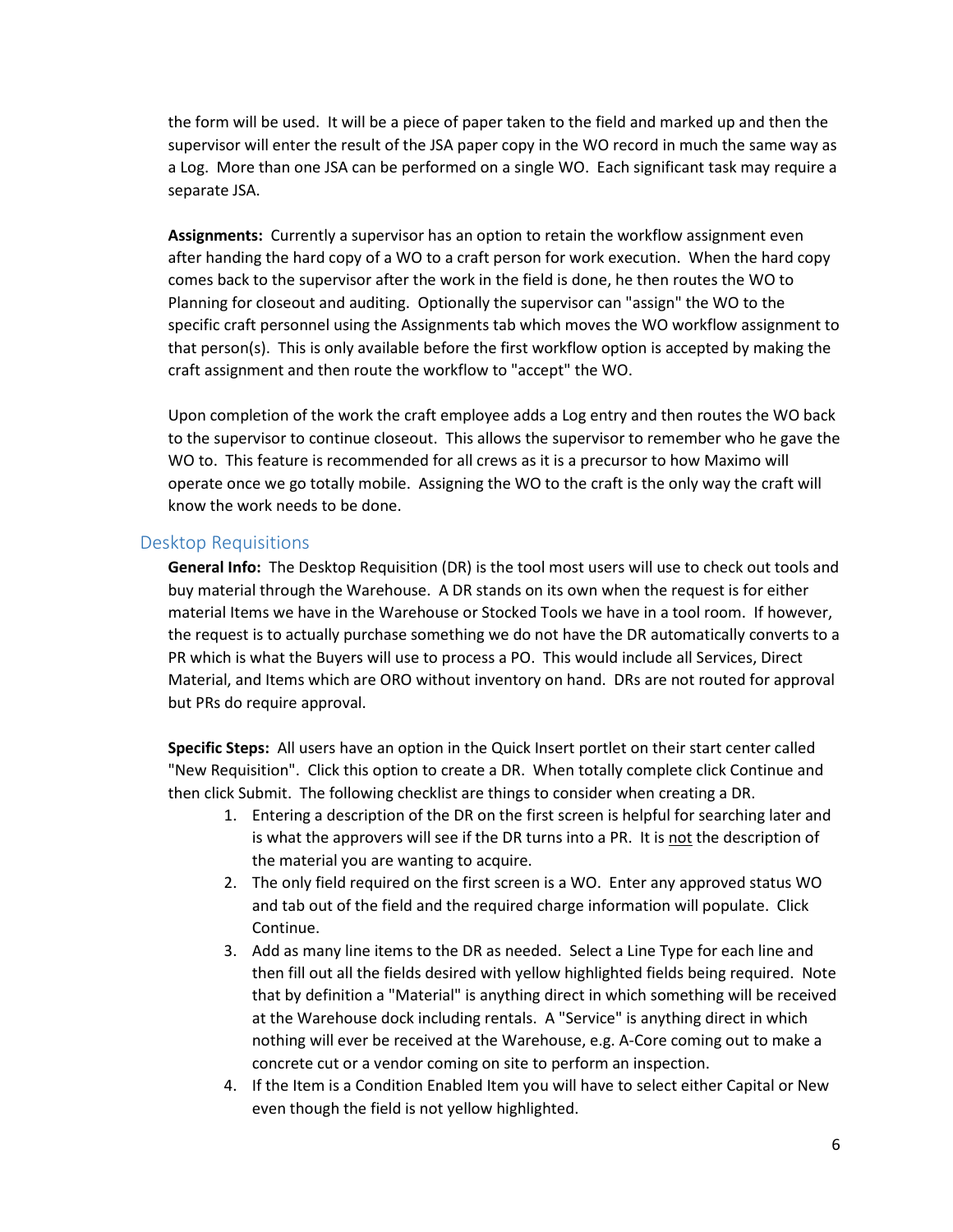- 5. Refer to Appendix A "How do I Find…." for tips on the best way to find the Item number you are looking for in the Inventory (Nuc) application.
- 6. For things you buy regularly you can add them to your personal Favorites list by clicking on the gold star icon near the right hand edge of the screen. After the Item is on your Favorites list when you want to buy it again you simply click on New Row and then click on Add Line Item in the lower right hand corner and choose Favorite Items. Then locate the Item in the list and click Ok which will drop it into the DR line for completion of deliver to, quantities, justification, etc.

### Purchase Requisitions

**General Info:** Purchase Requisitions (PR) are the financial instrument that routes through approval and is used by the Purchasing Section to create a Purchase Order. You will not create a Purchase Requisition in the Purchase Requisitions (Nuc) application. Rather, users will generate a Desktop Requisition which becomes a PR when it is submitted (see section above for details). Planners and others who request material on the Plans tab of a WO will also trigger creation of a PR if the WO is at an approved status. The only other way a PR is generated is through normal Warehouse reorder processes for bin replenishment. Note that all PRs contain only a single PR Line.

**Viewing Tip:** The Purchase Requisitions (Nuc) app will still be used read-only by many users to search for orders by Buyer, Vendor, Requestor, and a host of other fields that can be accessed through the Advanced Search. Beware of one default setting. Maximo assumes when you are searching for a PR that you are only interested in current open PRs. If the PR you are looking which you know exists but does not come up using the List tab fields do one of two things. 1) Enter the PR number in the Find box at the top of the screen which ignores all WO statuses or filters that may be in effect. 2) Click on the Advanced Search spy glass and blank out the "History?" field to allow display of both open and closed PRs. Note that all PRs contain only a single PR Line.

### Warehouse and Tool Room concerns

**Tools:** Use the annual WO 39371 to buy out all tools from any tool room. Do not use the WO you are currently working on for a specific job. Return all tools to the tool rooms clean and in working condition.

**Repairable Items:** It is important that as you draw out rotating (repairable) items from Warehouse stock that you return the failed component as soon as possible. Return the red tag with the component. Reorder replenishment does not automatically occur on rotating items since Maximo is expecting the repaired item to come back either from an onsite repair or by a vendor repair.

### Using the Warehouse "Parts Picker"to get your parts

In Maximo, there is a disconnection between Work Order Tracking and the Warehouse applications and that is the communication of the time inventory parts and materials are actually wanted. The reservations are buried in a table with limited visibility. The Warehouse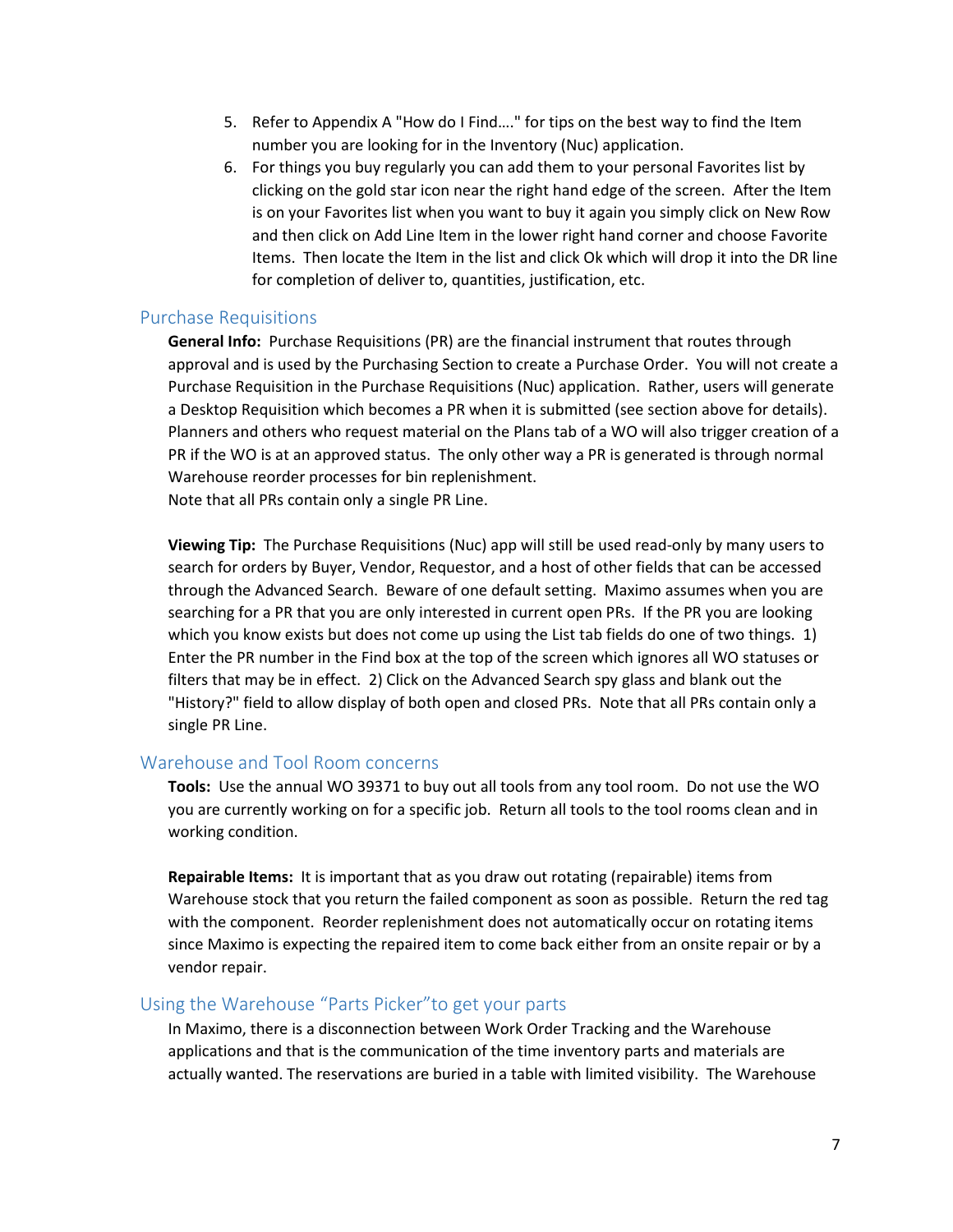designed an application called the Work Order Parts Picker intended for daily use by the end users to handle this process.

For a detailed step-by-step procedure to discover all aspects of the versatile application please refer to Appendix B at the bottom of this document or you can find it on the network at *S:\MAXIMO TRAINING\Warehouse Topics\Work Order Parts Picker.docx* 

### Helps for Supervisors

### Approving time worked by your employees (WorkTech)

**General Info:** Each employee is responsible for entering their own time worked and their own leave time off. The time entered is reviewed and approved by the employee's immediate supervisor and is then sent to Accounting for payroll processing. It is encouraged that time entry and approval be made each working day. Group entry of time for all members of a crew by the supervisor is available but discouraged.

**Specific Steps:** Login to WorkTech and choose "Time Suite" from the top left menu. Choose "Time Review" from the secondary menu. Choose "Date" under the Date Scope dropdown and then select a Display Date. If the crew you are wanting to approve is not shown select another crew from the Crew popdown list.

You can approve any employee with a status of "Wait". You can either click the Employee ID to load labor transactions or check the little box next to the employee and click "Load". You can also click on "Select All" and then "Load" to load your whole crew at once. After review, you can click on "Approve" and then "Save" to approve all the selected employees. The status will then change to "Done" and the color to green.

### Approving time worked by other employees (WorkTech)

**General Info:** You have the ability to approve other supervisor's employee's time if they are within your same department.

**Specific Steps:** The steps are essentially the same as approving your own employees. To view the other crew click on the "On Behalf" popdown list at the top of the screen and select the appropriate supervisor that would contain the employees you want to approve.

#### Correcting a time entry error after approval (WorkTech)

**General Info:** You have the ability to make changes to a time entry that has already been approved but not yet processed by payroll.

**Specific Steps:** To change a time entry in Time Review, "Load" the entries that need changed. Check the box at the beginning of line(s) to be changed and choose "Unapprove". This will give you thRee (3) lines, an Original, a Reversal, and a New. Update the New line with the correct data and reapprove. The employee the change was made for, will be notified with a message the next time he/she logs into Time Entry.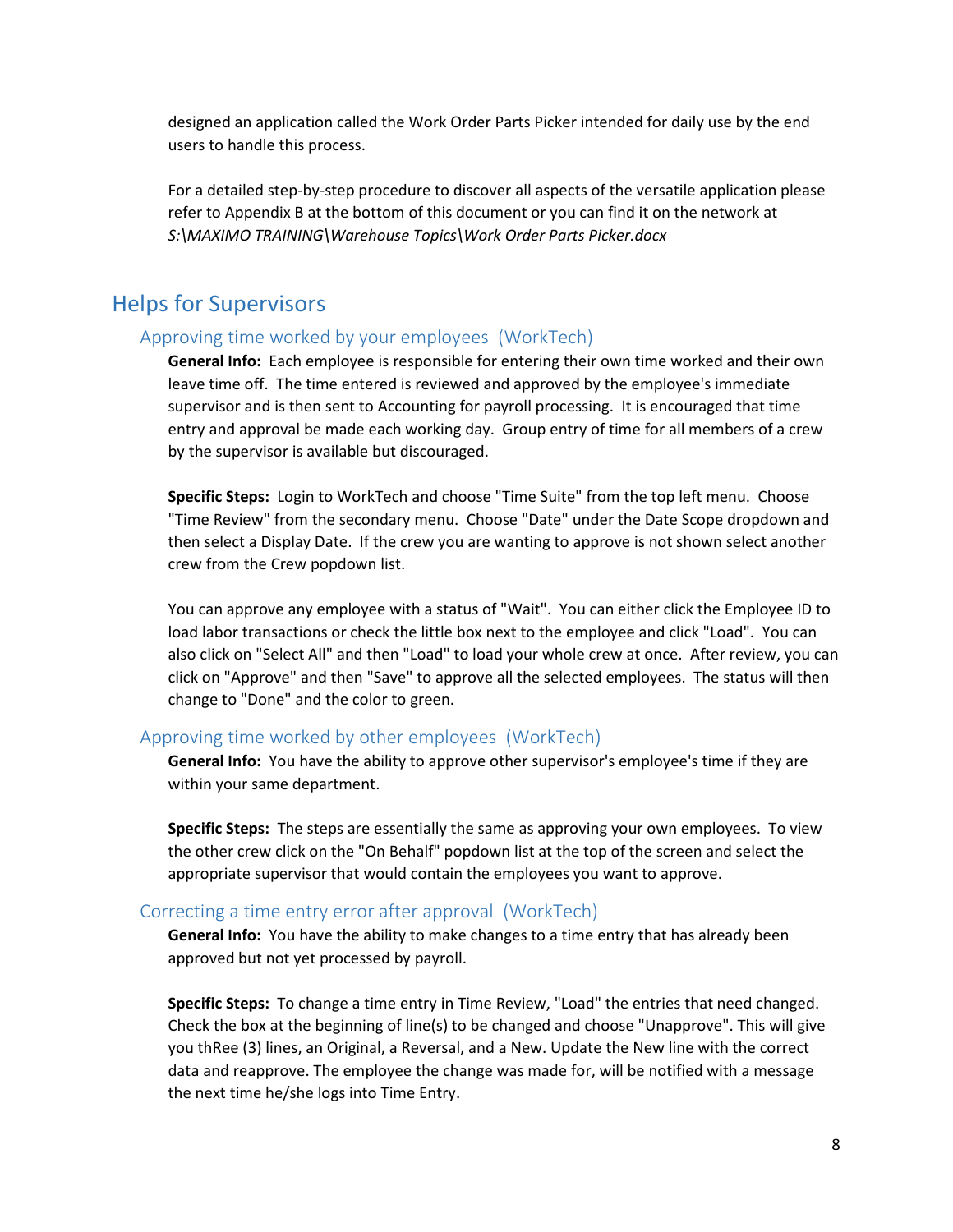### Approving leave requests (WorkTech)

**General Info:** As a supervisor you will receive an email notification when an employee submits a time off request in WorkTech. You can also see them any time under "Leave Time" in WorkTech.

**Specific Steps:** You can click on the link contained within the email notification to review and approve the time off request. You also click on "Leave Time" then "Employee Requests". Review and then check the box beside each request you want to approve and then click on "Approve".

### Viewing your Staff Availability (WorkTech)

**General Info:** As a supervisor you will want to know when your employees have approved leave time and when you can expect them to be at work. The Staff Availability tool built into WorkTech fills both requirements.

**Specific Steps:** Login to WorkTech and choose "Time Suite" from the top left menu. Choose "Staff Availability" from the secondary menu. You will be presented with a series of options to pick from in the left column that are all self-explanatory. Click on the plus next to each option to expand and see a detail view. As with other places in WorkTech be aware of the date range indicated at the top of the screen which limits the information you are viewing to just that period of time.

### Service Request approval

**General Info:** All first line supervisors company wide have a start center titled "30 - First Line Supervisors". The top portlet titled "Service Requests Awaiting My Action" on the right side displays all the SRs of any type which need your attention or approval for the SR to continue in the workflow. Most are unique to just the logged in user but in the case of Operations Department employees one or more supervisors will have approval access to accommodate 24/7 operation as well as loaned employees reporting to a supervisor other than their own.

**Specific Steps:** You can click on the SR number directly in the portlet to display the detailed record in the Service Request application. After your review, you can approve it and route the workflow by clicking on the "Route Workflow" icon which is near the right hand end of the toolbar. You also have an option to deny the request at that point. If you do deny the request, enter a memo note in the dialog before choosing Ok. The original requestor will receive an email notification of the cancelation along with the accompanying memo note you wrote.

If there are multiple records in the portlet it saves a lot of time if you click on the green arrow in the title band which opens up the entire record set in the Service Requests application. The time savings come from being able to review and approve each record as previously stated but then be able to use the green left or right navigation arrows on the toolbar to go to the next record immediately.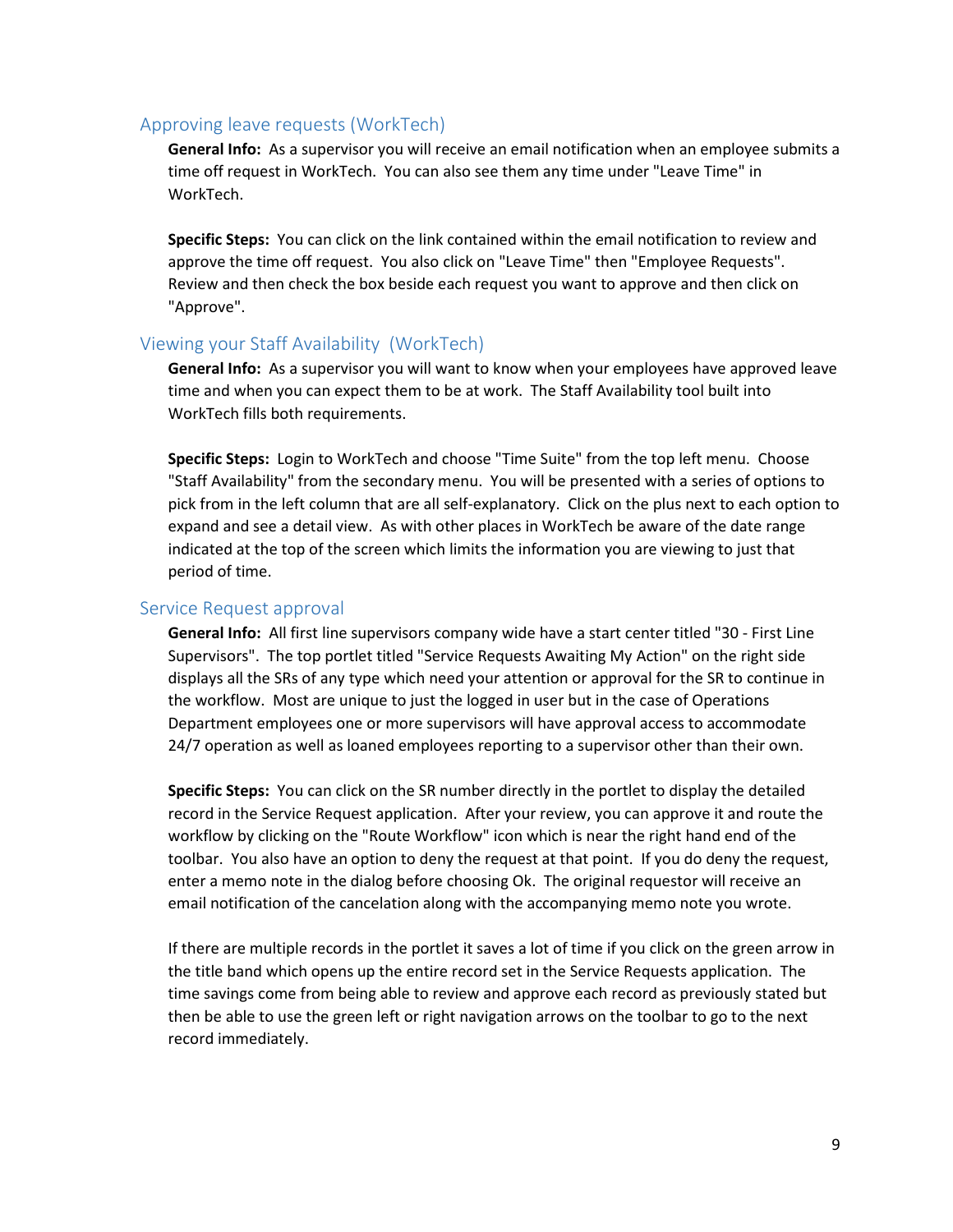### Handling Action Item type Service Requests

**General Info:** Action Items are the only SRs that do not go to the person's supervisor for approval. They are intended to be a means to convey a specific need for action to another individual who could be in any department. The recipient of an Action Item can either complete the request or reassign it to another person with a comment. It should be noted that an Action Item can be completed without the actual concern fully resolved. If, for example, a WO is written to follow up on the problem the Action Item can be closed as the problem is now being tracked by the WO.

**Specific Steps:** As a first line supervisor you will see any Action Items assigned to you in your start center in the top portlet titled "Service Requests Awaiting My Action" on the right side. It displays all the SRs of any type which need your attention. The value of "AI" in the Request Type column of the portlet will be your clue that this is an Action Item. For Action Items you can take two possible actions as follows:

- 1. You take care of the concern and will complete the Action Item. You do this by entering a note in the "Response" field and then clicking the "Route Workflow" icon which is near the right hand end of the toolbar. Choose the top option to "Complete this Action Item" and click OK. The SR will go to a status of RESOLVED.
- 2. You need to reassign this to a different person you feel should be responsible. You start by changing the "Assigned To" name on the Action Item. Click on the chevrons next to the Dnumber and search for and select the proper person as done elsewhere in Maximo. Click Save and then click the "Route Workflow" icon in similar fashion to the above and enter a "Memo" note in the dialog as to why the reassignment is needed before you click Ok. The Action Item will now appear in the new recipient's portlet and the status will remain INPROG.

### Completing and closing Work Orders

**General Info:** All WOs take two workflow stops at the first line supervisor level. The first workflow step is when the WO is first received electronically either directly or via an Operations review. The supervisor routes the WO at that point to essentially accept the work or optionally assign it to a specific craft person on your crew. Maximo changes the status at that point to WORKING indicating that the crew is preparing to work on the job or is already working on the job. At completion of the work the supervisor needs to review the WO and then route the WO on to the Planning Section for final auditing and closeout moving the status to FCOMP meaning Field Complete.

**Specific Steps:** When work is known to be complete in the field locate the WO in the portlet titled "Work Orders Assigned to Me" and open it in the Work Order Tracking (Nuc) application. After your review, you can approve it and route the workflow by clicking on the "Route Workflow" icon which is near the right hand end of the toolbar. Choose the top option titled "Field Complete, Send for Labor check and route to Planner" and click Ok. The WO status changes to FCOMP and goes to the Planner on the WO. You have other options available to you as well in that dialog all of which constitute acknowledgement that the work is incomplete.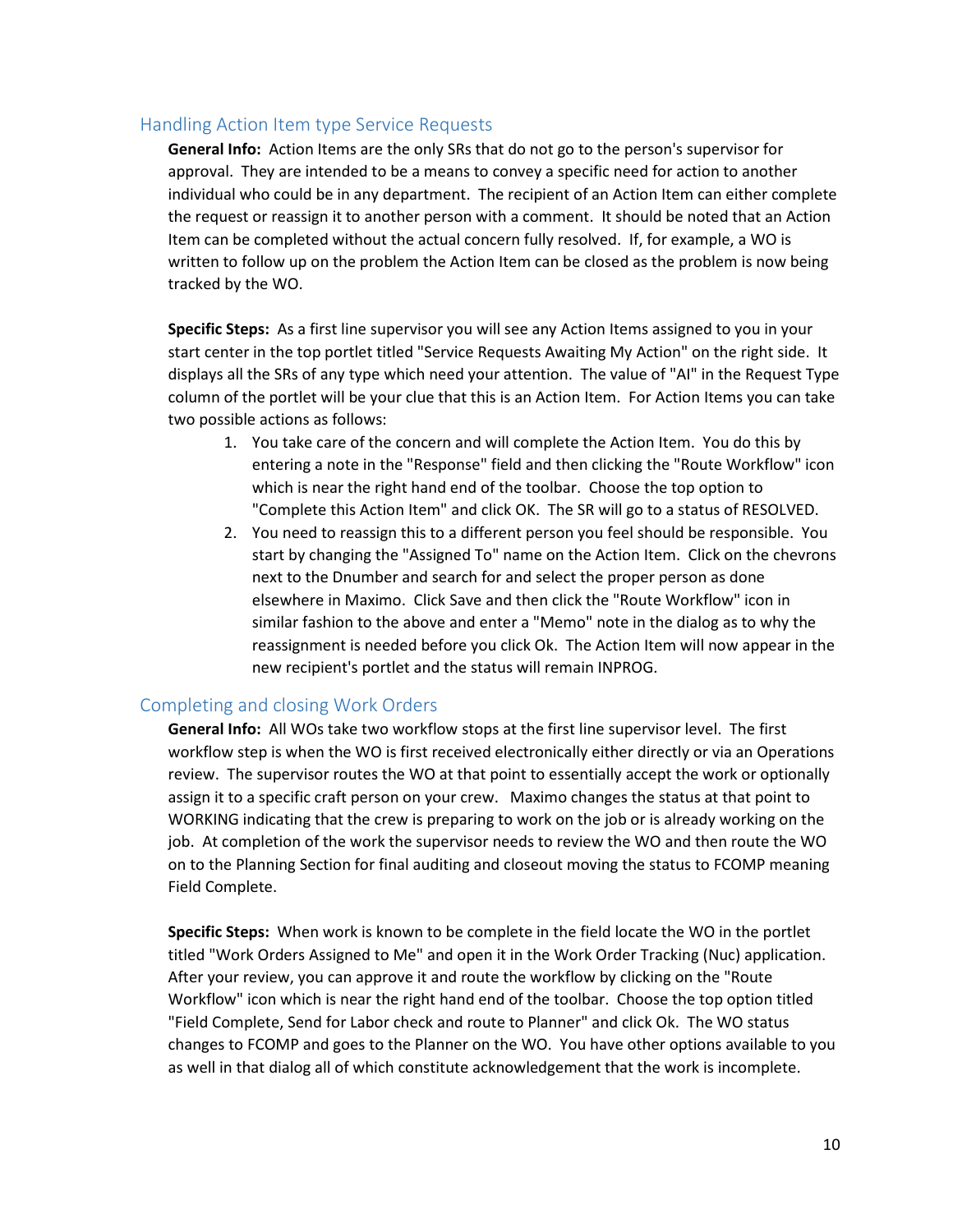The supervisor should carefully review the WO to ensure it is a properly documented work order for history and cost purposes and all follow up work needed is identified properly. Before you route the WO for closeout and auditing please review the following as a minimum:

**Actuals:** Review the information on the Actuals tab and subtabs which reflects all the charges made to the WO. Ensure proper time has been reported and materials picked up.

**Parts:** Review the information on the Related Records tab. Ensure there are no pending Inventory Usage records or Reservations outstanding which would indicate that something has not been picked up at the Warehouse. Also ensure all PRs have a status of CLOSED and POs have a status of APPR and the "Receipts Complete?" checkbox is checked indicating that nothing is outstanding.

**Log:** Ensure that an appropriate entry has been created by the person completing the work stating findings, corrections made, and any follow up work still needed for a complete job. If you have additional information to add to the WO record or wish to correct a statement made by another, create your own new Log entry stating such. You cannot edit a log entry created by someone else.

**Attachments:** Any datasheets attached to the WO hard copy need to be returned to Planning. The rest of the paper work order can be thrown away.

### Purchase Requisition approval

**General Info:** All first line supervisors company wide have a start center titled "30 - First Line Supervisors". The portlet titled "Purchase Requisitions Awaiting My Approval" on the right side displays all the PRs which need your review and approval for the PR to continue in the approval workflow. The supervisor should review each PR for adequate description, proper pricing and quantities, justification, proper WO and GL Account information, etc. Any approver can make some edits to the PR as deemed necessary before continuing the workflow. All PRs will only have a single line.

**Specific Steps:** You can click on the PR number directly in the portlet to display the detailed record in the Purchase Requisitions (Nuc) application. Click on the PR Lines tab to look over the request. After your review, you can approve it and move the PR to the next approver by clicking on the "Route Workflow" icon which is near the right hand end of the toolbar. You also have an option to deny the request at that point. If you do deny the request, enter a memo note in the dialog before choosing Ok. The original requestor will receive an email notification of the cancelation along with the accompanying memo note.

If there are multiple records in the portlet it saves a lot of time if you click on the green arrow in the title band which opens up the entire record set in the Purchase Requisitions (Nuc) application. The time savings come from being able to review and approve each record as previously stated but then be able to use the green left or right navigation arrows on the toolbar to go to the next record immediately. See Appendix A for tips in searching for POs and PRs.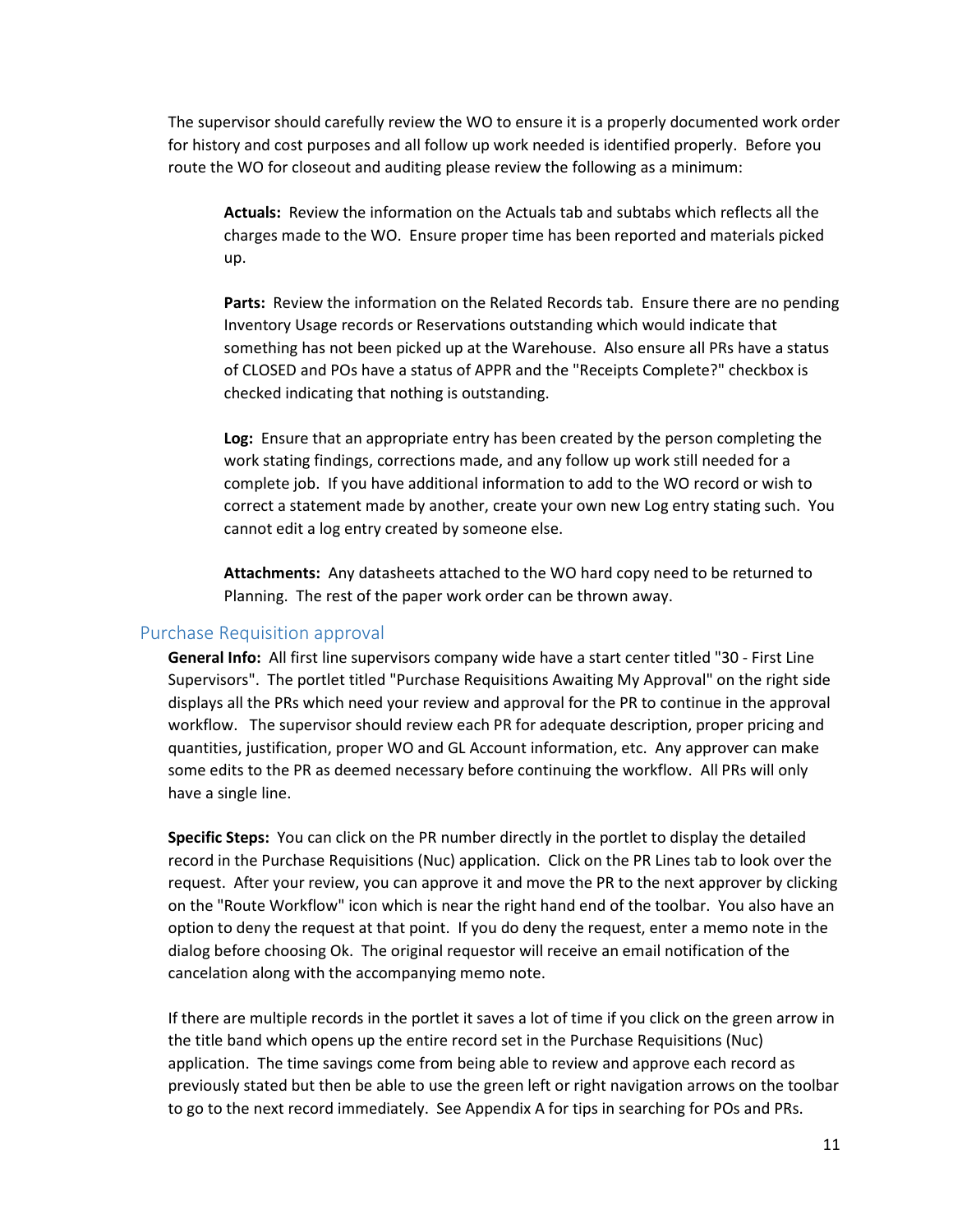### Tag Request approval (Operations only)

**General Info:** Work Orders requiring the review, approval, and potential lock out/tag out assistance of Operations are routed through the Scheduler. The trigger which Maximo respects to make this determination is the checkbox on the WO titled "Protection Required". This indicates the WO originator is suggesting that the person performing the work will need, as a minimum, an Ok-to approval and optionally a full blown clearance with boundary tags.

**Specific Steps:** There are two levels which are required to allow the WO to flow from the scheduler to the first line supervisor as follows:

- 1. Once the WO is scheduled it will show up in a portlet titled "Protection Required Work Orders" in the "Operations Tagging" start center in a status of WTAGAPPR. These tag approval requests can be acted upon by any OP1 or OP2. Review the request and if you approve, click on the "Route Workflow" icon on the toolbar and select the top option of "Request of Tagging for this Work Order Approved". This will move the WO to the group of Control Operators (CO) for processing in a status of WTAG. If the request is denied choose any of the other three options in to the route workflow dialog to handle the request as desired.
- 2. After approval by Operation's supervision the COs can act on any WO with a status of WTAG. The COs will find the WOs waiting on their action in the portlet titled "Work Orders Waiting for Tags" in the "Operations Tagging" start center. The CO will then prepare the necessary approval documents within the external Eclipse application and route the WO to the supervisor by clicking on the Route Workflow icon in Maximo and choosing the top option of "Send to the First Line Supervisor for Options". This will change the status to RELBYOPS. The CO will also have the option of returning the WO to either Planning or Scheduler for additional information.

### Delegating your approval authority when absent

**General Info:** If your job role includes approval authority of Purchase Requisitions or Service Requests you will want to designate a person to handle this approval when you will be absent and not available to act. You will delegate this authority for a specific date range at which time the new approvals will resume normally. Please note that any approvals that went to your delegate while you were gone will never show up in any of your Start Center tabs.

**Specific Steps:** In Maximo click on "Profile" in the upper right corner of the screen near the IBM logo and choose Personal Information. Enter the Dnumber of the person you delegate in the "Workflow Delegate" field. Use the lookup chevrons next to the field if necessary. Enter the "Delegate From" and "Delegate To" fields immediately below that.

### Note:

The delegation will automatically commence at 12:01am on the day specified in the "Delegate From" box and will automatically expire at 11:59pm on the day specified in the "Delegate To" box.